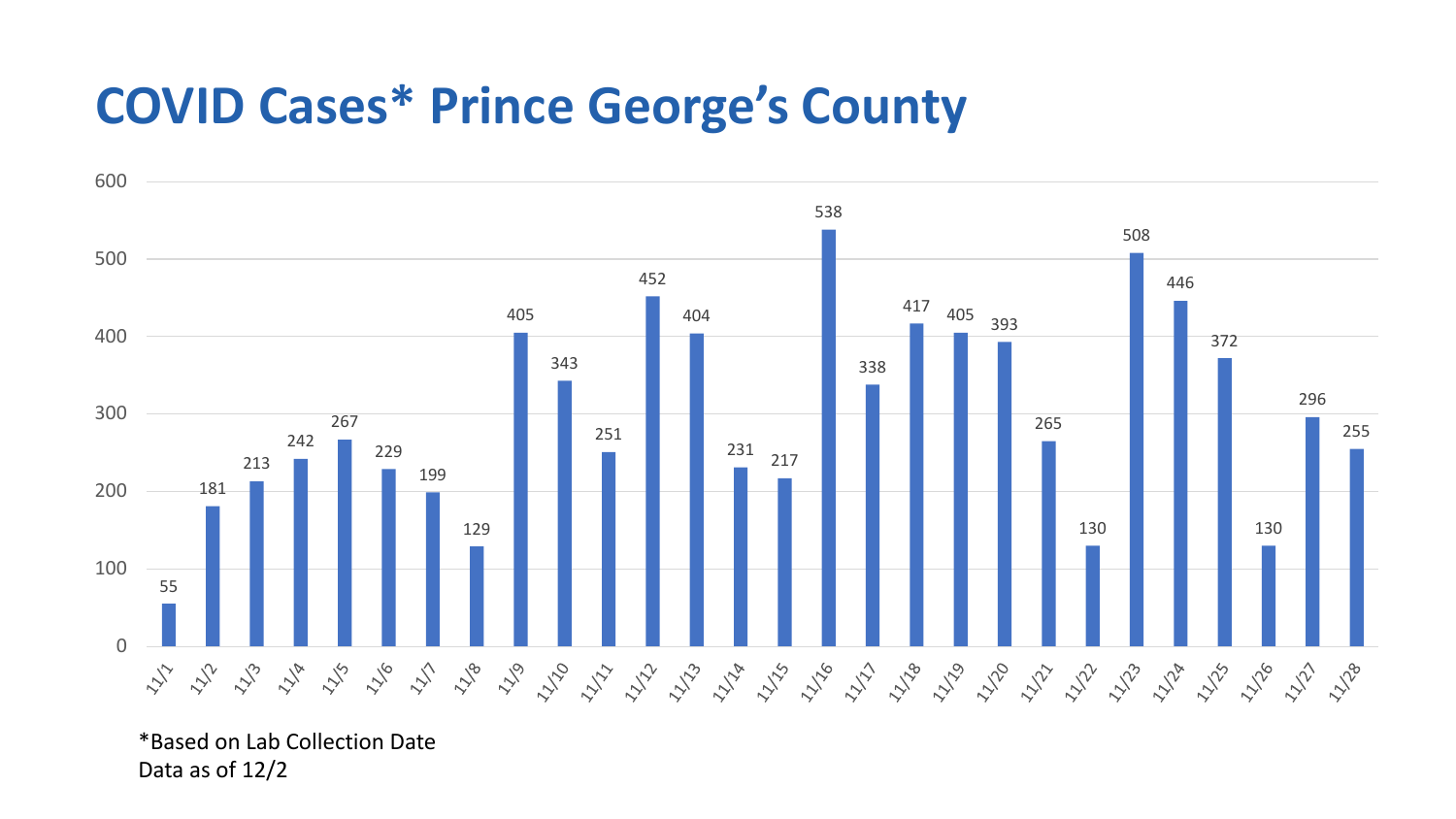## **COVID Average Daily Case Rate\* (last 14 days)**

**Prince George's County**

**Average New Cases per 100,000 population**



\*Based on Lab Collection Date Data as of 12/2